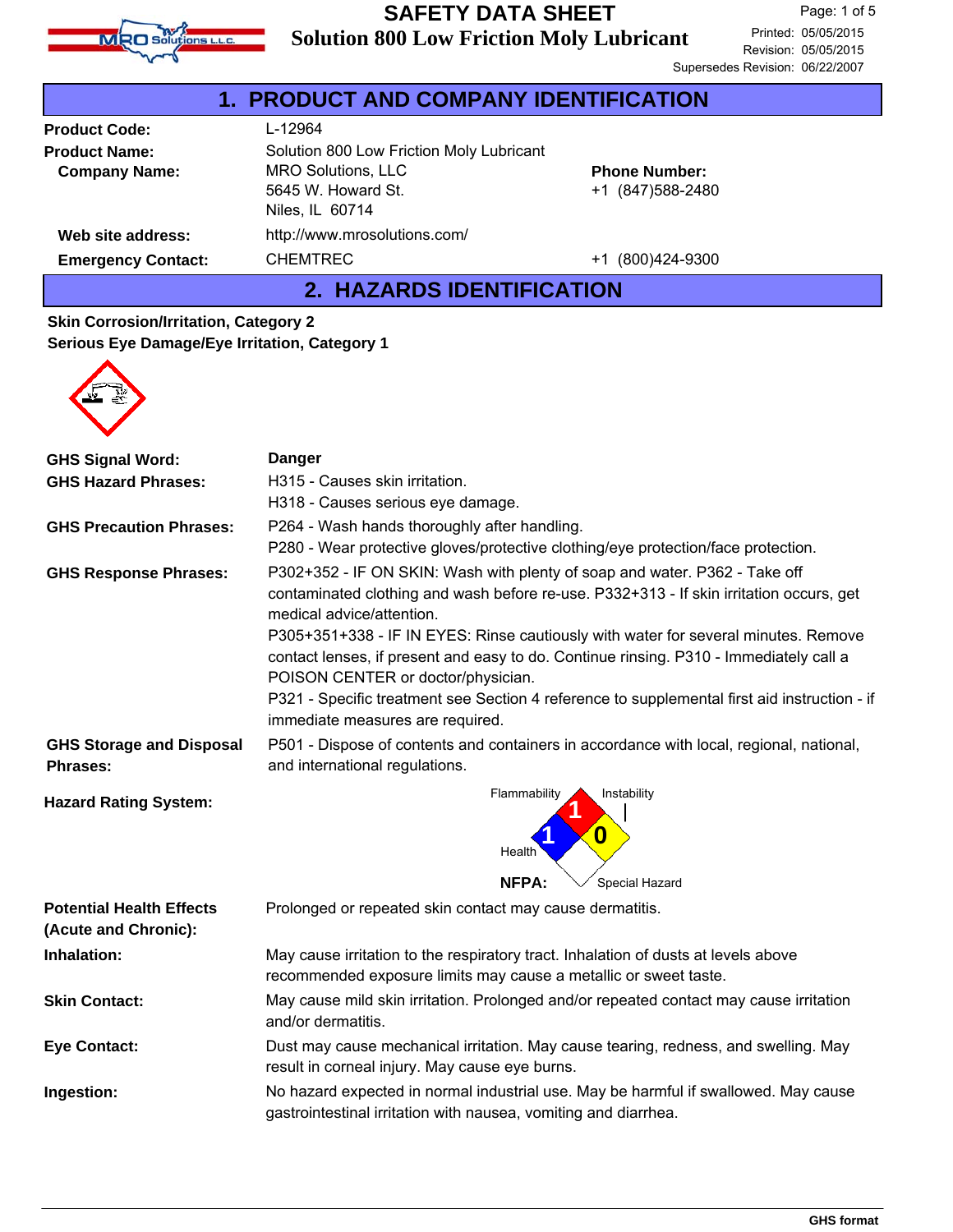

| 3. COMPOSITION/INFORMATION ON INGREDIENTS                      |                                    |                                                     |                                                                                                                                                                                                                                                                                                                                                                                                                                 |
|----------------------------------------------------------------|------------------------------------|-----------------------------------------------------|---------------------------------------------------------------------------------------------------------------------------------------------------------------------------------------------------------------------------------------------------------------------------------------------------------------------------------------------------------------------------------------------------------------------------------|
| CAS#                                                           |                                    | <b>Hazardous Components (Chemical Name)</b>         | Concentration                                                                                                                                                                                                                                                                                                                                                                                                                   |
| 64742-52-5                                                     | Aliphatic petroleum distillate     |                                                     | 47.0 %                                                                                                                                                                                                                                                                                                                                                                                                                          |
| 1317-33-5                                                      | Molybdenum disulfide               |                                                     | 30.0 %                                                                                                                                                                                                                                                                                                                                                                                                                          |
| 1305-78-8                                                      | Calcium oxide                      |                                                     | 22.0 %                                                                                                                                                                                                                                                                                                                                                                                                                          |
|                                                                |                                    |                                                     | <b>4. FIRST AID MEASURES</b>                                                                                                                                                                                                                                                                                                                                                                                                    |
| <b>Emergency and First Aid</b><br><b>Procedures:</b>           |                                    |                                                     |                                                                                                                                                                                                                                                                                                                                                                                                                                 |
| In Case of Inhalation:                                         |                                    |                                                     | Remove from exposure and move to fresh air immediately. If breathing is difficult, give<br>oxygen. If breathing has ceased apply artificial respiration using oxygen and a suitable<br>mechanical device such as a bag and a mask. Get medical attention immediately.                                                                                                                                                           |
| In Case of Skin Contact:                                       |                                    |                                                     | Flush skin with plenty of water for at least 15 minutes while removing contaminated<br>clothing and shoes. Gently wash with plenty of soap and water. Get medical attention if<br>irritation persists. Wash contaminated clothing separately before reuse.                                                                                                                                                                      |
| In Case of Eye Contact:                                        |                                    |                                                     | Flush eyes with plenty of water for at least 15 minutes, occasionally lifting the upper and<br>lower eyelids. Remove contact lenses, if present and easy to do after 5 minutes and<br>continue rinsing for an additional 15 minutes. Get medical aid immediately.                                                                                                                                                               |
| In Case of Ingestion:                                          |                                    | center.                                             | If victim is conscious and alert, give 2-4 cupfuls of milk or water. Never give anything by<br>mouth to an unconscious person. Get medical aid immediately. Call a poison control                                                                                                                                                                                                                                               |
| <b>Signs and Symptoms Of</b><br><b>Exposure:</b>               |                                    |                                                     | Symptoms may not be readily apparent. Get medical advice/attention.                                                                                                                                                                                                                                                                                                                                                             |
| <b>Note to Physician:</b>                                      |                                    | attendance.                                         | Treat symptomatically and supportively. Show this safety data sheet to the doctor in                                                                                                                                                                                                                                                                                                                                            |
|                                                                |                                    |                                                     | <b>5. FIRE FIGHTING MEASURES</b>                                                                                                                                                                                                                                                                                                                                                                                                |
| <b>Flash Pt:</b>                                               |                                    | 302 F (150 C)                                       | Method Used: Pensky-Marten Closed Cup                                                                                                                                                                                                                                                                                                                                                                                           |
| <b>Explosive Limits:</b>                                       |                                    | LEL: No data.                                       | UEL: No data.                                                                                                                                                                                                                                                                                                                                                                                                                   |
| <b>Autoignition Pt:</b>                                        |                                    | No data.                                            |                                                                                                                                                                                                                                                                                                                                                                                                                                 |
|                                                                |                                    |                                                     | Suitable Extinguishing Media: Foam, CO2, Dry Chemical, Water Fog. If water is used, fog nozzles are preferred.                                                                                                                                                                                                                                                                                                                  |
|                                                                | <b>Fire Fighting Instructions:</b> |                                                     | As in any fire, wear a self-contained breathing apparatus in pressure-demand,<br>MSHA/NIOSH approved (or equivalent), and full protective gear. During a fire, irritating<br>and highly toxic gases may be generated by thermal decomposition or combustion.<br>Vapors may be heavier than air. They can spread along the ground and collect in low or<br>confined areas. Use water spray to keep fire-exposed containers cool. |
| Hazards:                                                       | <b>Flammable Properties and</b>    | of sulfur, oxides of molybdenum. calcium hydroxide. | Fire conditions can result in the formation of carbon monoxide and carbon dioxide, oxides                                                                                                                                                                                                                                                                                                                                       |
| <b>6. ACCIDENTAL RELEASE MEASURES</b>                          |                                    |                                                     |                                                                                                                                                                                                                                                                                                                                                                                                                                 |
| <b>Protective Precautions,</b><br><b>Emergency Procedures:</b> | <b>Protective Equipment and</b>    |                                                     | Use proper personal protective equipment as indicated in Section 8.                                                                                                                                                                                                                                                                                                                                                             |
|                                                                | <b>Environmental Precautions:</b>  |                                                     | Do not empty into drains. Material that cannot be recovered or reused should be<br>disposed of in accordance with all Federal, State and Local regulations.                                                                                                                                                                                                                                                                     |
| <b>Material Is Released Or</b><br>Spilled:                     | <b>Steps To Be Taken In Case</b>   | container for disposal.                             | Spills/Leaks: Provide ventilation. Avoid breathing vapors, mist or gas. Remove all sources<br>of ignition. Sweep up or absorb material, then place into a suitable clean, dry, closed                                                                                                                                                                                                                                           |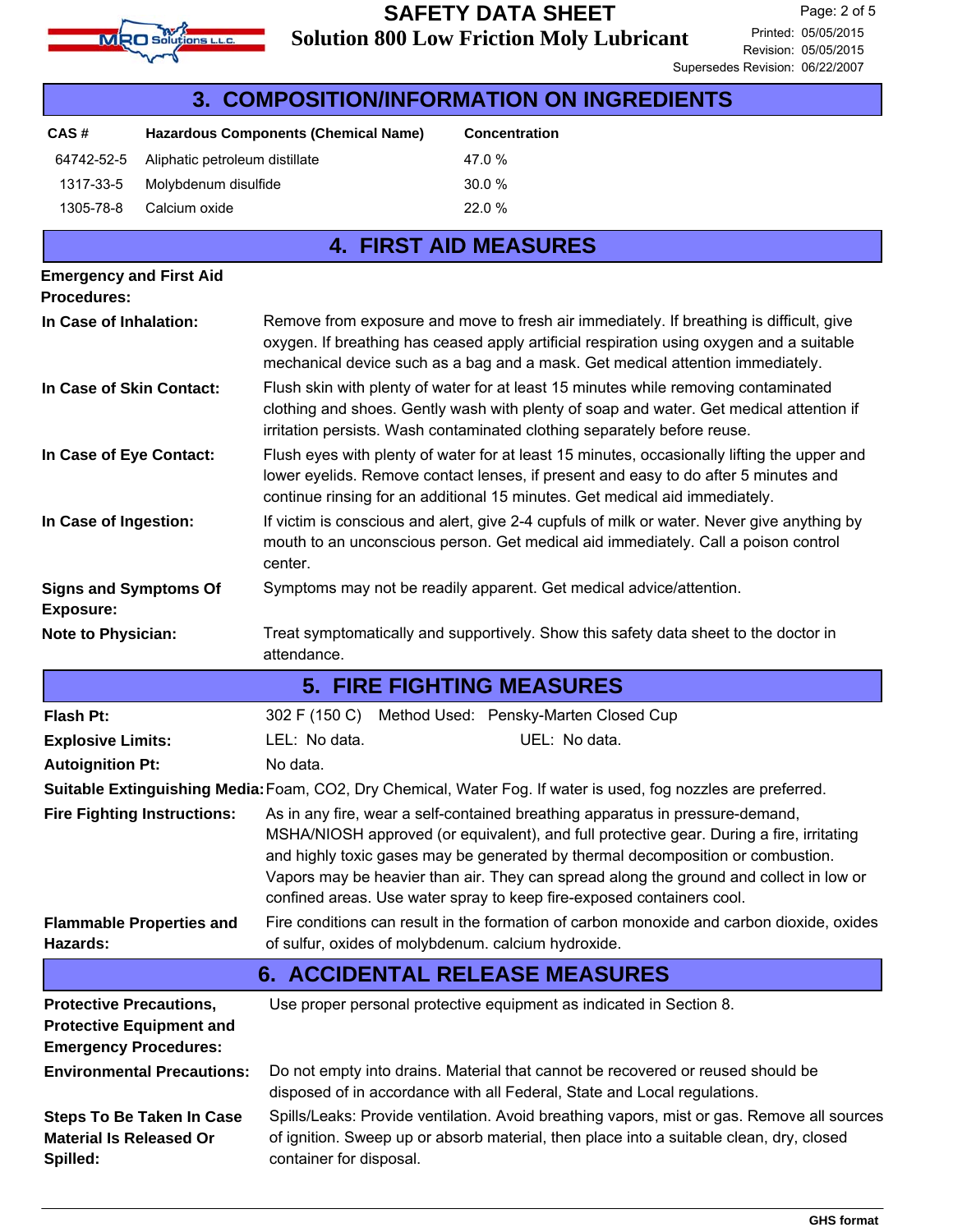

|                                                | 7. HANDLING AND STORAGE                                                                                                                                                                                         |  |
|------------------------------------------------|-----------------------------------------------------------------------------------------------------------------------------------------------------------------------------------------------------------------|--|
| <b>Precautions To Be Taken in</b><br>Handling: | Avoid contact with skin and eyes. Avoid ingestion and inhalation. Wash thoroughly after<br>handling. Remove contaminated clothing and wash before reuse. Use with adequate<br>ventilation.                      |  |
|                                                | Do not reuse empty containers without first having them commercially cleaned or<br>reconditioned. Follow all SDS/label precautions even after container is emptied because<br>they may retain product residues. |  |
| <b>Precautions To Be Taken in</b><br>Storing:  | Store in a cool, dry, well-ventilated area away from incompatible substances. Store away<br>from heat. Store in a tightly closed container. Keep container closed when not in use.                              |  |
| <b>Other Precautions:</b>                      | Keep out of reach of children. Handle in accordance with good industrial hygiene and<br>safety practices.                                                                                                       |  |

## **8. EXPOSURE CONTROLS/PERSONAL PROTECTION**

| CAS#                                               | <b>Partial Chemical Name</b>      |                                                                                                                                                                                                     | <b>OSHA TWA</b>                                                                          | <b>ACGIH TWA</b>                                                                                                                                                                                                                                                                                                                                                   | <b>Other Limits</b> |  |
|----------------------------------------------------|-----------------------------------|-----------------------------------------------------------------------------------------------------------------------------------------------------------------------------------------------------|------------------------------------------------------------------------------------------|--------------------------------------------------------------------------------------------------------------------------------------------------------------------------------------------------------------------------------------------------------------------------------------------------------------------------------------------------------------------|---------------------|--|
| 64742-52-5                                         | Aliphatic petroleum distillate    |                                                                                                                                                                                                     | No data.                                                                                 | No data.                                                                                                                                                                                                                                                                                                                                                           | No data.            |  |
| 1317-33-5                                          | Molybdenum disulfide              |                                                                                                                                                                                                     | No data.                                                                                 | No data.                                                                                                                                                                                                                                                                                                                                                           | No data.            |  |
| 1305-78-8                                          | Calcium oxide                     |                                                                                                                                                                                                     | PEL: 5 mg/m3                                                                             | TLV: $2 \text{ mg/m}$ 3                                                                                                                                                                                                                                                                                                                                            | No data.            |  |
| <b>Respiratory Equipment</b><br>(Specify Type):    |                                   | limits.                                                                                                                                                                                             |                                                                                          | Not required under normal use conditions. Avoid breathing vapors or dusts. In restricted<br>areas, use approved chemical/mechanical filters designed to remove a combination of<br>particles and vapor. In confined areas, use approved air line type respirator or hood.<br>Self-contained breathing apparatus is required for vapor concentrations above PEL/TLV |                     |  |
| <b>Eye Protection:</b>                             |                                   |                                                                                                                                                                                                     |                                                                                          | Safety glasses, chemical goggles, and/or face shield should be worn.                                                                                                                                                                                                                                                                                               |                     |  |
| <b>Protective Gloves:</b>                          |                                   | or repeated contact.                                                                                                                                                                                |                                                                                          | Not required under normal use conditions. Solvent resistant gloves required for prolonged                                                                                                                                                                                                                                                                          |                     |  |
|                                                    | <b>Other Protective Clothing:</b> |                                                                                                                                                                                                     | Wear appropriate protective clothing to prevent skin exposure. Chemical resistant apron. |                                                                                                                                                                                                                                                                                                                                                                    |                     |  |
| <b>Engineering Controls</b><br>(Ventilation etc.): |                                   | Use adequate general or local exhaust ventilation to minimize exposure levels. Facilities<br>storing or utilizing this material should be equipped with an eyewash facility and a safety<br>shower. |                                                                                          |                                                                                                                                                                                                                                                                                                                                                                    |                     |  |
| <b>Practices:</b>                                  | Work/Hygienic/Maintenance         | General industrial hygiene practice.                                                                                                                                                                |                                                                                          |                                                                                                                                                                                                                                                                                                                                                                    |                     |  |
|                                                    |                                   |                                                                                                                                                                                                     |                                                                                          | 9. PHYSICAL AND CHEMICAL PROPERTIES                                                                                                                                                                                                                                                                                                                                |                     |  |
| <b>Physical States:</b>                            |                                   | [ ] Liquid<br>[ ] Gas                                                                                                                                                                               | [X] Solid                                                                                |                                                                                                                                                                                                                                                                                                                                                                    |                     |  |
| <b>Appearance and Odor:</b>                        |                                   | Appearance: Metallic. Gray. Paste.<br>Odor: Slight. Petroleum-like.                                                                                                                                 |                                                                                          |                                                                                                                                                                                                                                                                                                                                                                    |                     |  |
| <b>Melting Point:</b>                              |                                   | No data.                                                                                                                                                                                            |                                                                                          |                                                                                                                                                                                                                                                                                                                                                                    |                     |  |
| <b>Boiling Point:</b>                              |                                   | 500 F (260 C)                                                                                                                                                                                       |                                                                                          |                                                                                                                                                                                                                                                                                                                                                                    |                     |  |
| <b>Autoignition Pt:</b>                            |                                   | No data.                                                                                                                                                                                            |                                                                                          |                                                                                                                                                                                                                                                                                                                                                                    |                     |  |
| <b>Flash Pt:</b>                                   |                                   | 302 F (150 C)                                                                                                                                                                                       |                                                                                          | Method Used: Pensky-Marten Closed Cup                                                                                                                                                                                                                                                                                                                              |                     |  |
| <b>Explosive Limits:</b>                           |                                   | LEL: No data.                                                                                                                                                                                       |                                                                                          | UEL: No data.                                                                                                                                                                                                                                                                                                                                                      |                     |  |
|                                                    | Specific Gravity (Water = 1):     | 1.49                                                                                                                                                                                                |                                                                                          |                                                                                                                                                                                                                                                                                                                                                                    |                     |  |
| Density:                                           |                                   | <b>NA</b>                                                                                                                                                                                           |                                                                                          |                                                                                                                                                                                                                                                                                                                                                                    |                     |  |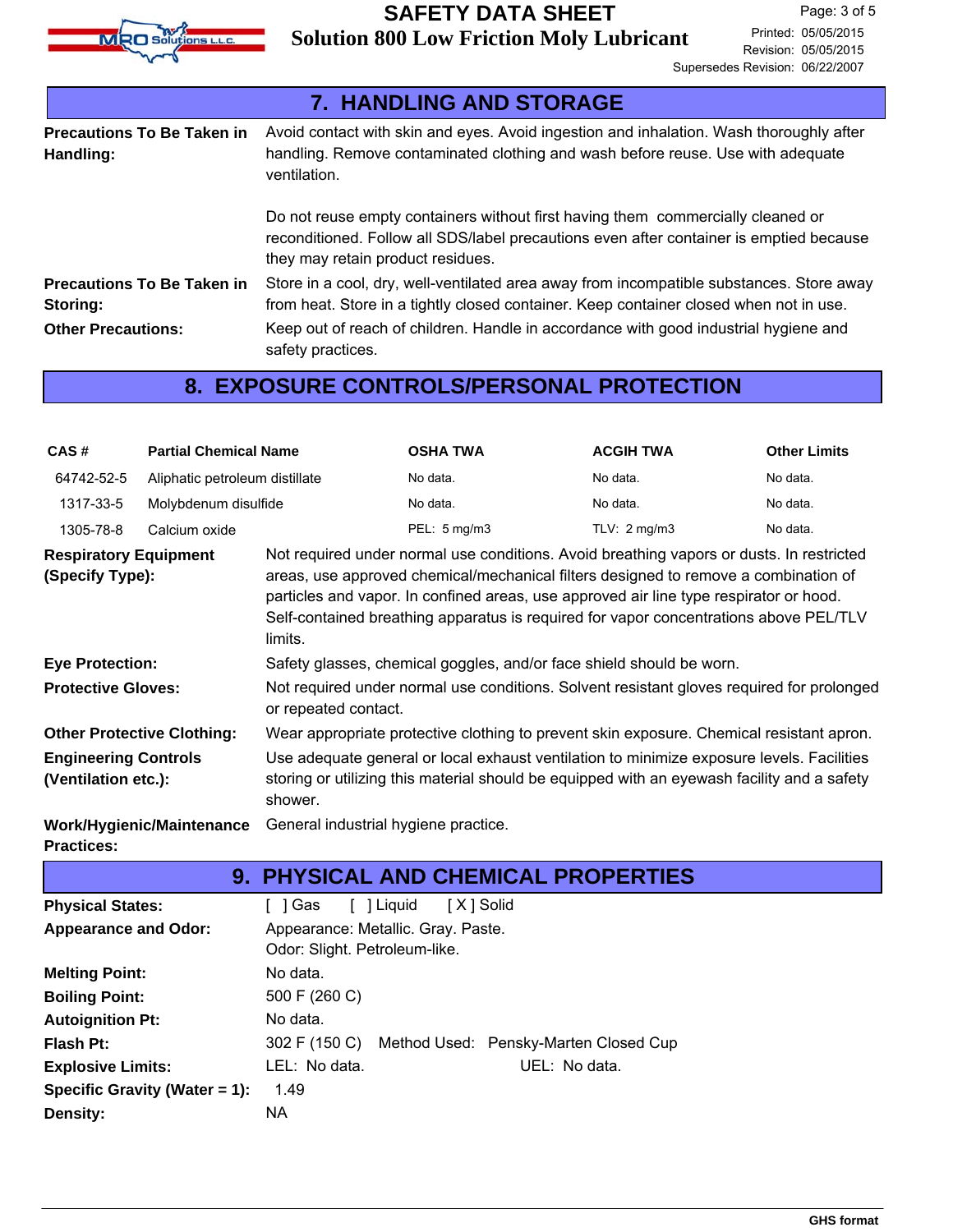|                                              | <b>SAFETY DATA SHEET</b><br>Page: 4 of 5                                                                                                                                                                                                                                       |  |  |  |
|----------------------------------------------|--------------------------------------------------------------------------------------------------------------------------------------------------------------------------------------------------------------------------------------------------------------------------------|--|--|--|
| MRO Solutions L.L.C.                         | Printed: 05/05/2015<br><b>Solution 800 Low Friction Moly Lubricant</b>                                                                                                                                                                                                         |  |  |  |
|                                              | Revision: 05/05/2015<br>Supersedes Revision: 06/22/2007                                                                                                                                                                                                                        |  |  |  |
| Vapor Pressure (vs. Air or                   | <b>NA</b>                                                                                                                                                                                                                                                                      |  |  |  |
| $mm Hg$ ):                                   |                                                                                                                                                                                                                                                                                |  |  |  |
| Vapor Density (vs. Air = 1):                 | Heavier thanair                                                                                                                                                                                                                                                                |  |  |  |
| <b>Evaporation Rate:</b>                     | Slower than ether                                                                                                                                                                                                                                                              |  |  |  |
| <b>Solubility in Water:</b>                  | <b>NIL</b>                                                                                                                                                                                                                                                                     |  |  |  |
| <b>Saturated Vapor</b>                       | <b>NA</b>                                                                                                                                                                                                                                                                      |  |  |  |
| <b>Concentration:</b>                        |                                                                                                                                                                                                                                                                                |  |  |  |
| <b>Viscosity:</b>                            | <b>NA</b>                                                                                                                                                                                                                                                                      |  |  |  |
| pH:                                          | <b>NA</b>                                                                                                                                                                                                                                                                      |  |  |  |
| <b>Percent Volatile:</b>                     | No data.                                                                                                                                                                                                                                                                       |  |  |  |
|                                              | <b>10. STABILITY AND REACTIVITY</b>                                                                                                                                                                                                                                            |  |  |  |
| Stability:                                   | Unstable [ ]<br>Stable [X]                                                                                                                                                                                                                                                     |  |  |  |
| <b>Conditions To Avoid -</b><br>Instability: | Excess heat, flames and sparks. Incompatible materials.                                                                                                                                                                                                                        |  |  |  |
| Avoid:                                       | Incompatibility - Materials To Strong oxidizing agents, Hydrogen peroxides, Acids, Carbon dioxide, Halogens,<br>Hydrogen fluoride, Ethanol. chlorine trifluoride, fluorine, phosphorus pentoxide, calcium<br>chloride, potassium nitrate, metallic halides, hydrofluoric acid. |  |  |  |
|                                              | Hazardous Decomposition or Fire conditions can result in the formation of carbon monoxide and carbon dioxide, oxides                                                                                                                                                           |  |  |  |
| <b>Byproducts:</b>                           | of sulfur, oxides of molybdenum. calcium hydroxide.                                                                                                                                                                                                                            |  |  |  |
| <b>Possibility of Hazardous</b>              | Will occur [ ]<br>Will not occur [X]                                                                                                                                                                                                                                           |  |  |  |
| <b>Reactions:</b>                            |                                                                                                                                                                                                                                                                                |  |  |  |
| <b>Conditions To Avoid -</b>                 | No data available.                                                                                                                                                                                                                                                             |  |  |  |
| <b>Hazardous Reactions:</b>                  |                                                                                                                                                                                                                                                                                |  |  |  |
|                                              | <b>11. TOXICOLOGICAL INFORMATION</b>                                                                                                                                                                                                                                           |  |  |  |
| <b>Toxicological Information:</b>            | Epidemiology: No information available.                                                                                                                                                                                                                                        |  |  |  |
|                                              | Teratogenicity: No information available.                                                                                                                                                                                                                                      |  |  |  |
|                                              | Reproductive Effects: No information available.<br>Mutagenicity: No information available.                                                                                                                                                                                     |  |  |  |
|                                              | Neurotoxicity: No information available.                                                                                                                                                                                                                                       |  |  |  |
|                                              |                                                                                                                                                                                                                                                                                |  |  |  |
|                                              | Other Studies: CAS# 64742-52-5:                                                                                                                                                                                                                                                |  |  |  |
|                                              | Acute toxicity, LD, Oral, Rat, > 5.0 mg/kg                                                                                                                                                                                                                                     |  |  |  |
| <b>Irritation or Corrosion:</b>              | Other Studies: CAS# 64742-52-5:                                                                                                                                                                                                                                                |  |  |  |
|                                              | Standard Draize Test, Skin, Species: Rabbit, 500.0 mg.                                                                                                                                                                                                                         |  |  |  |
| Carcinogenicity:                             | NTP? No<br>IARC Monographs? No<br><b>OSHA Regulated? No</b>                                                                                                                                                                                                                    |  |  |  |
|                                              | <b>12. ECOLOGICAL INFORMATION</b>                                                                                                                                                                                                                                              |  |  |  |
| <b>General Ecological</b>                    |                                                                                                                                                                                                                                                                                |  |  |  |
|                                              | Environmental: No information available.                                                                                                                                                                                                                                       |  |  |  |
| Information:                                 | Physical: No information available.                                                                                                                                                                                                                                            |  |  |  |
|                                              | Other: Do not empty into drains.                                                                                                                                                                                                                                               |  |  |  |
| <b>Persistence and</b>                       | No data available.                                                                                                                                                                                                                                                             |  |  |  |
| Degradability:                               |                                                                                                                                                                                                                                                                                |  |  |  |
| <b>Bioaccumulative Potential:</b>            | No data available.                                                                                                                                                                                                                                                             |  |  |  |